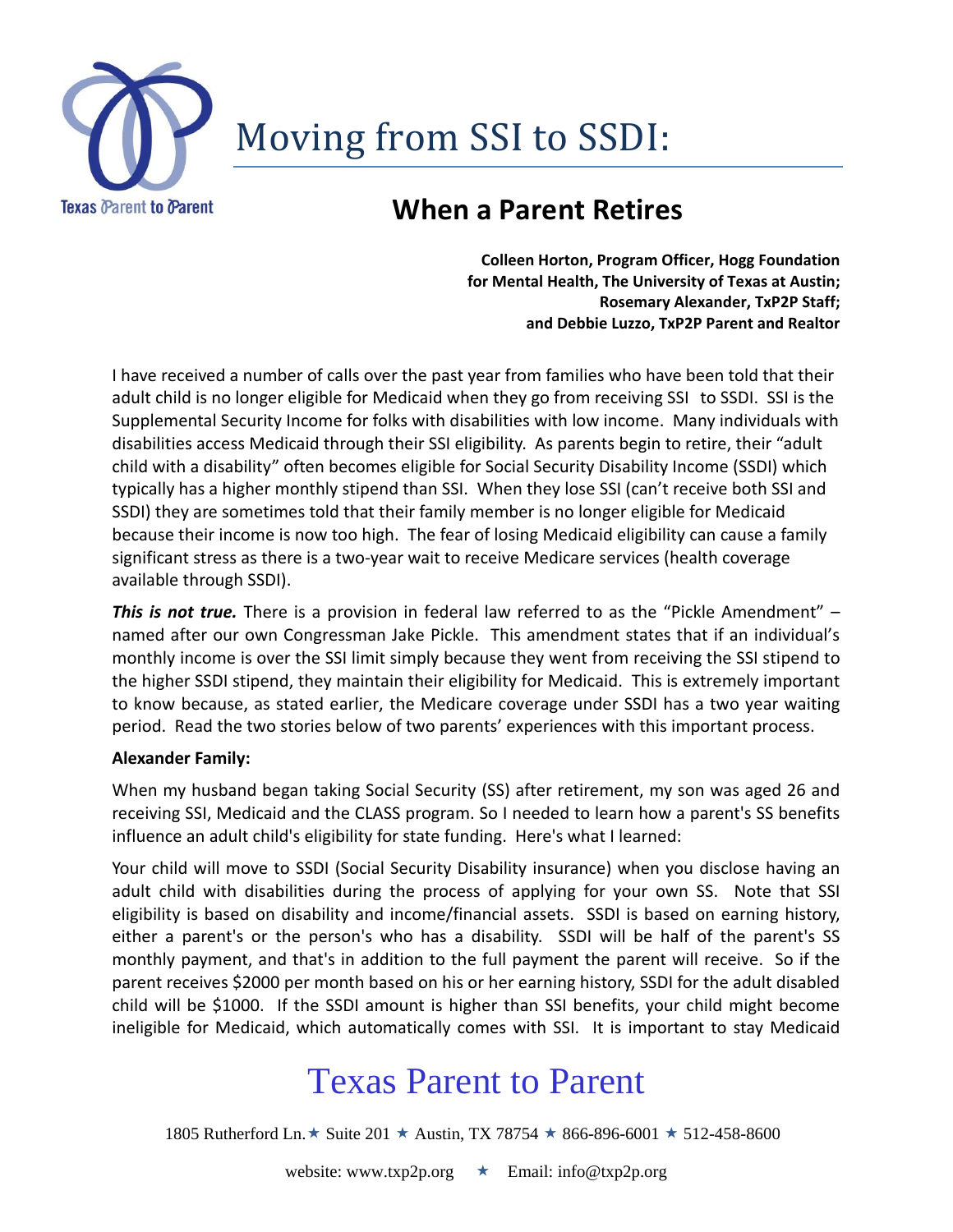eligible.

There is another door into Medicaid called the Disabled Adult Children Program that solves this problem. It coordinates SSI and Medicaid so that someone can receive SSDI and stay eligible for Medicaid. It is federally mandated for people 18 and over, onset of disability before age 22 and denied SSI because of SSDI. It provides for Medicaid coverage by excluding increases--it disregards the amount of the benefit to keep Medicaid.

When a parent anticipates starting to draw down Social Security benefits, you should talk to someone in the SS office nearest you to resolve the problem. My own experience was that I started several months before the date when my husband would start receiving SS. I called people at DADS to check my facts then the Social Security office and started a process of alternately acting and waiting. It takes coordination between DADS and SS. We got the application ready but then had to wait for my husband's record to be set up, the trigger to start the process. On the designated day, I got a letter denying SSI and a letter starting SSDI and Medicaid through the new program. I wanted NO TIME to pass, not a moment, when my son was not eligible for Medicaid! It did work. He continued the CLASS benefits without a pause. Furthermore, he has just become eligible for Medicare, which kicks in 2 years after starting to get SSDI.

I hope this helps parents to be aware of the changes that might affect your child's benefits and how to keep your child eligible for benefits.

Rosemary Alexander,

#### **Luzzo Family:**

I started the process of applying for Disabled Adult Child benefits several months before Jenna's 18th birthday, knowing the process would take time. I too called SS and made a face to face appointment. In the meantime, I told the representative what my intentions were and I was sent a packet of information that was needed in order to start the process. If the child is over 18, you can start this process on-line at the social security website [\(www.ssa.gov\)](www.ssa.gov). The information they needed was letters from a doctor stating diagnosis, medical history, hospital stays, etc. We went prepared when we had our face to face appointment.

For a child to receive SSDI one of the parents must be retired and receiving benefits. In our case Ron retired while Jenna was still in high school, so she was already receiving benefits. These benefits stopped once Jenna reached 18 or graduated from high school. That is where the change came in and we started the process to apply for Disabled Adult Child benefits. Jenna now receives SSDI and will continue to receive this until her death. Benefits will not end after the parent's death. She will also be eligible for Medicare once she turns 20. It is a 24 month waiting period once you have been approved for SSDI.

If a child is receiving SSI, it is not an automatic move over to SSDI. It is my understanding you have to apply for it. In our case, this was true; as Jenna's benefits ended the month she graduated from high school. SSI is based on the person's income and disability, where SSDI is based on the work history of

### Texas Parent to Parent

1805 Rutherford Ln.  $\star$  Suite 201  $\star$  Austin, TX 78754  $\star$  866-896-6001  $\star$  512-458-8600